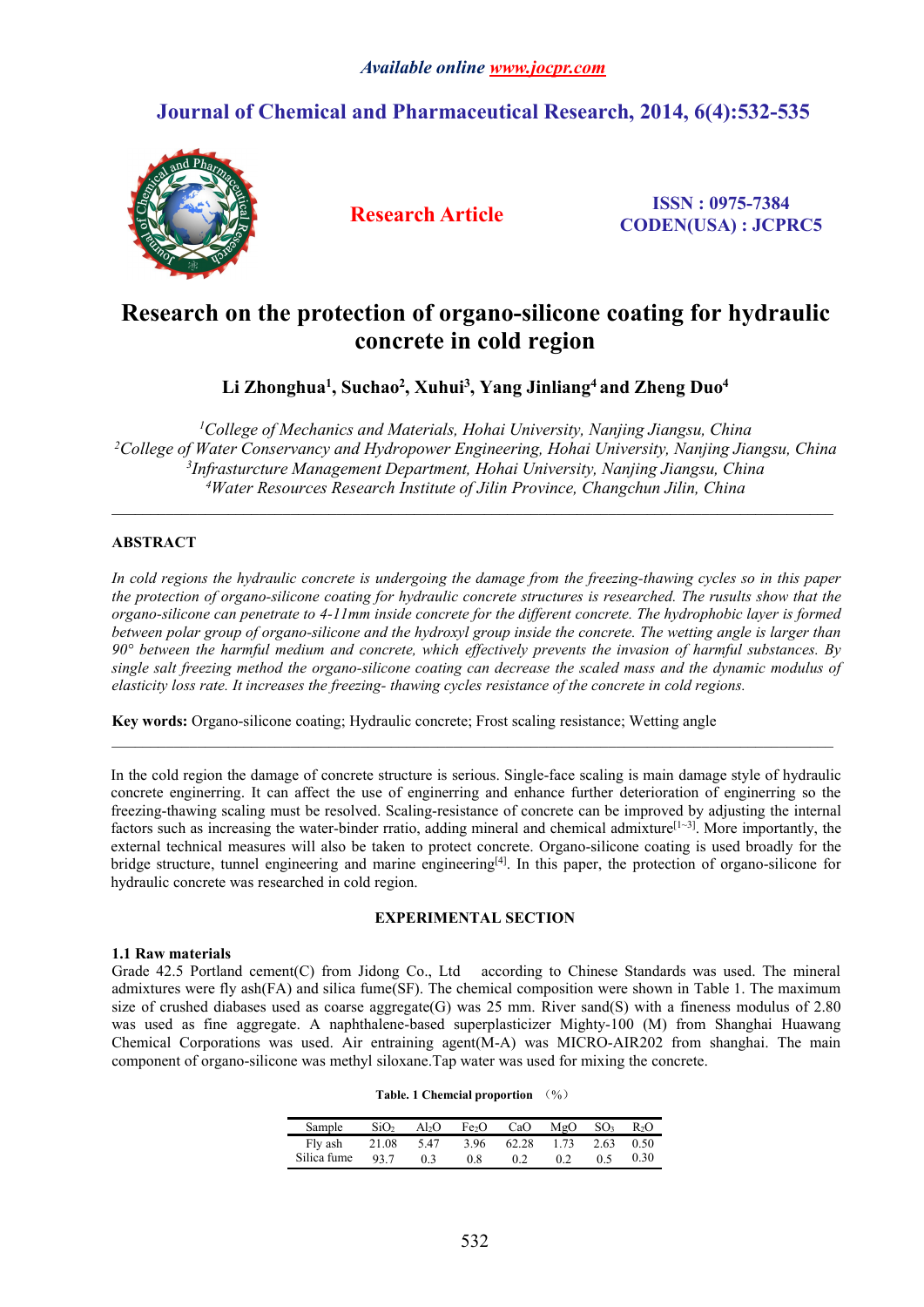*\_\_\_\_\_\_\_\_\_\_\_\_\_\_\_\_\_\_\_\_\_\_\_\_\_\_\_\_\_\_\_\_\_\_\_\_\_\_\_\_\_\_\_\_\_\_\_\_\_\_\_\_\_\_\_\_\_\_\_\_\_\_\_\_\_\_\_\_\_\_\_\_\_\_\_\_\_\_*

#### 1.2 Test program

The test method in this experiment was acorrding to GBT50082-2009. 10 specimens with size of  $150\times150\times55$ mm and 4 specimens with size of  $100\times100\times100$  mm were tested for each mix. After demoulded, specimens were cured in the standard curing room (20 °C, 98% RH) until 28 days. Then the specimens were removed and desiccated for 24 hours in drying cabinet at 80 °C then cooled to room temperature. The specimens of  $150\times150\times55$ mm were sealed on their lateral surfaces by aluminous foil with butyl rubber. 5 specimens were brushed with organo-silicone of  $0.4$ Kg/m<sup>2</sup> on the surface of  $150 \times 150$ mm. After 1 day all specimens were placed in the test containers and there was 5 mm high space between test surface and container bottom. Subsequently, test liquid (97% by weight of distilled water and 3% by weight of NaCl) was filled into the container to a height of 10 mm without wetting the specimen's top. The test container must be closed with a cover. After 6 daysthe specimens were removed from containers. The transit time of ultrasonic wave throught the specimens must be determined before starting the freeze-thaw cycles. In addition, the above measurements should be carried out after 28 freeze-thaw cycles along two perpendicular transit axes. The scaling of concrete was also collected and filtered. Then scaling was dried to constant weight and quantified. The change in the relative dynamic modulus of elasticity and surface scaling mass were used as a determined index of the freeze-salt damage. Both are calculated as described in (1) and (2). The process of the freeze-thaw cycles was showed in Fig.1. For the specimens of 100×100×100mm, 2 speciments of every mix serise were brushed with organo-silicone. After 1 day the weight of all concrete were quantified then soaked in the solution of 3%NaCl for 2 d. Then the surface of specimens were dried and the the invasion depth of silicone were mesured according to reference 5.

$$
m_n = \frac{\sum \mu_s}{A}
$$
 (1)

$$
\Delta E_{\text{dyn}} = \left[1 - \left(\frac{t_{\text{ics}} - t_c}{t_{\text{infic}} - t_c}\right)^2\right] \bullet 100\%
$$
\n(2)

where  $m_n$  is the cumulative amount of scaled material per unit area after the n cycles (Kg/m<sup>2</sup>),  $\mu_s$  is the mass of scaled material after n cycles(Kg), A is the area of the test surface(m<sup>2</sup>),  $\Delta E_{dyn}$  is change in relative dynamic modulus of elasticity(%), n is the number of freeze-thaw cycles,  $t_{\text{tes}}$  is the total transit time before starting the freeze-thaw cycles(μs), t<sub>t nftc</sub> is the total transit time after n freeze-thaw cycles(μs), t<sub>c</sub> is the transit time in coupling medium $(\mu_s)$ .



**Fig.1 The system of freezing and thawwing cycles**

#### 1.3 **Mix proportion of concrete**

According to DL/T5330-2005, the mix proportion of concrete was designed showed in table.2. P1, P2 and P3 are common concrete and X1 is high performance concrete.

| <b>Table.2 Mix Proportion of Concrete</b> |  |
|-------------------------------------------|--|
|-------------------------------------------|--|

| Sample         | $\overline{C}$ | S   | G                        | FA   | SF   | W/B | $M\!/\!B$ | $M=AB$                   |
|----------------|----------------|-----|--------------------------|------|------|-----|-----------|--------------------------|
| P <sub>1</sub> | 414            |     | 642 1195                 | $ -$ |      | 0.4 | 0.65      | $\overline{\phantom{m}}$ |
| P <sub>2</sub> |                |     | $414$ $642$ $1195$ - -   |      |      |     | 0.36 0.72 | $\overline{\phantom{m}}$ |
| P <sub>3</sub> | 414            |     | $642$ 1195 - - 0.32 0.75 |      |      |     |           |                          |
| X1             | 311            | 642 | 1195                     | 69   | - 34 | 0.4 | 0.70      | 0.012                    |
| Note:B-Binder. |                |     |                          |      |      |     |           |                          |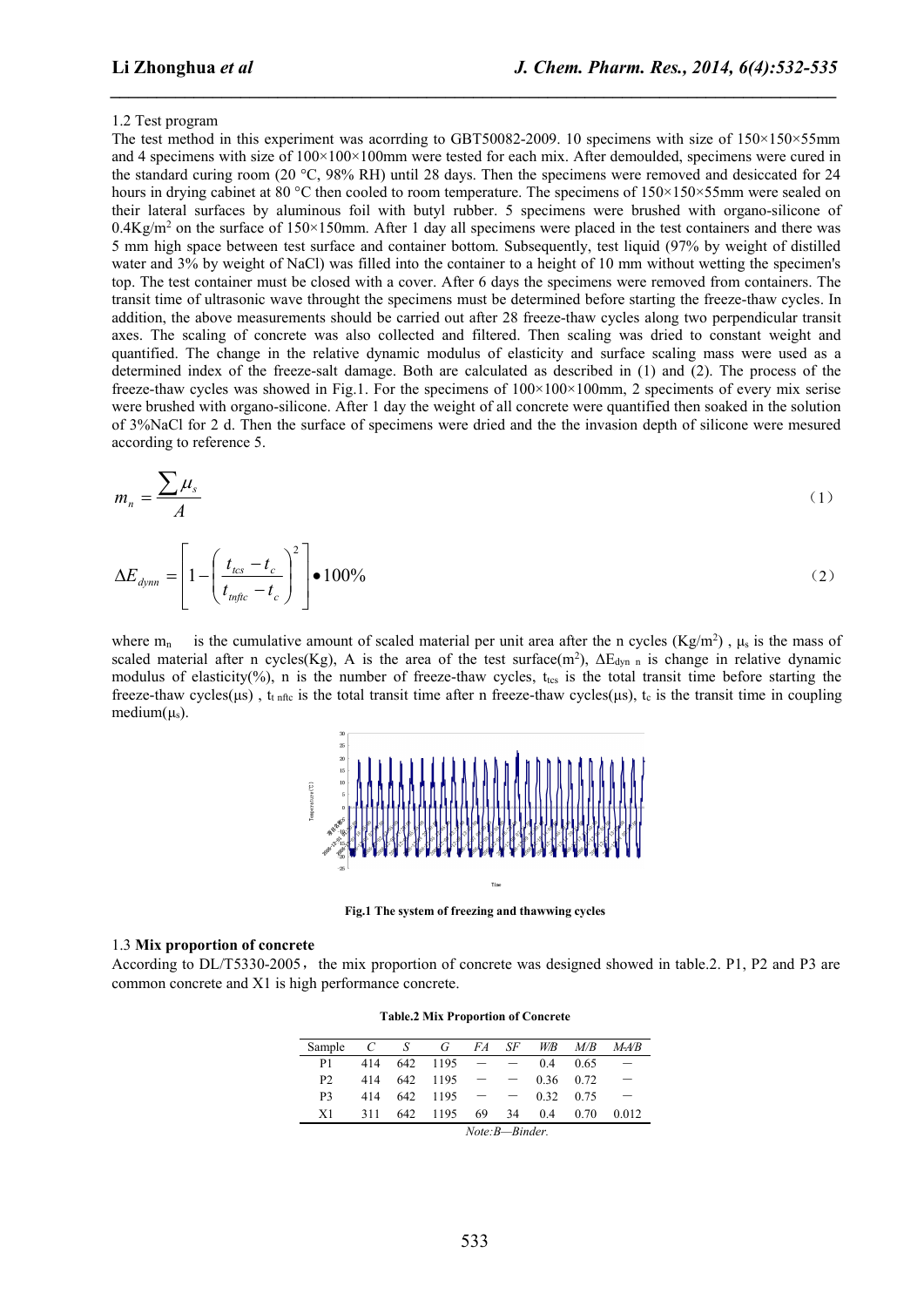#### **RESULTS AND DISCUSSION**

*\_\_\_\_\_\_\_\_\_\_\_\_\_\_\_\_\_\_\_\_\_\_\_\_\_\_\_\_\_\_\_\_\_\_\_\_\_\_\_\_\_\_\_\_\_\_\_\_\_\_\_\_\_\_\_\_\_\_\_\_\_\_\_\_\_\_\_\_\_\_\_\_\_\_\_\_\_\_*

#### **2.1 Protecting performance**

It can be seen from Table.3 that the scaled mass of common concrete is from  $2.8\text{Kg/m}^2$  to  $3.0 \text{Kg/m}^2$  and the loss rate of dynamic elasticity modulus ranges from 8.4% to 14.8% after 28 freeze-thaw cycles. The scaled mass of high performance concrete is 2.3 kg/m<sup>2</sup> and the loss rate of dynamic elasticity modulus is 6.9%. After brushed with organo-silicone, the scaled mass of common concrete is from  $0.012 \text{ kg/m}^2$  to  $0.03 \text{kg/m}^2$  and the loss rate of dynamic elasticity modulus ranges from 3.2% to 3.9% The scaled mass of high performance concrete is 0.028kg/m and the loss rate of dynamic elasticity modulus is 7.0%. So organo-silicone coating can improve the freeze-salt scaling resistance of hydraulic concrete obviously.

#### **Table.3 Damage of concrete**

| Sample         | Scaling | Loss rate of relative dynamic modulus of elasticity $(%)$ |
|----------------|---------|-----------------------------------------------------------|
| P <sub>1</sub> | 3.6     | 14.8                                                      |
| $P1+Y$         | 0.03    | 3.9                                                       |
| P <sub>2</sub> | 3.0     | 11.2                                                      |
| $P2+Y$         | 0.019   | 3.5                                                       |
| P <sub>3</sub> | 2.8     | 8.4                                                       |
| $P3+Y$         | 0.012   | 3.2                                                       |
| X1             | 2.3     | 6.9                                                       |
| $X1+Y$         | 0.028   | 7.0                                                       |

*Note:+Y— brushing with silicone*

## **2.2 Mechanism analysis**

Fig.2 shows that mass change is decreased obviously as result of organo-silicone brushed on the surface of concrete. It can be seen from Fig.3 that the invasion dept of silicone ranges from 4mm to 11mm。



Concrete *Note:+Y— brushing with silicone* **Fig. 2 Mass change of concrete soaked in the solution of NaCl**



**Fig. 3 Invasion depth of silicone**

It can be seen from fig.4a) that thewetting angle between concrete and NaCl solution is less than 90° because the —OH inside concrete can obsorb water. The main chemical component of organo-silicone is carboxy methyl siloxane. It can react with OH- inside concrete and form hydrophobic layer. So the wetting angle islarger than 90° showed as fig.4 b). All these increases the scaling-resistance of concrete.